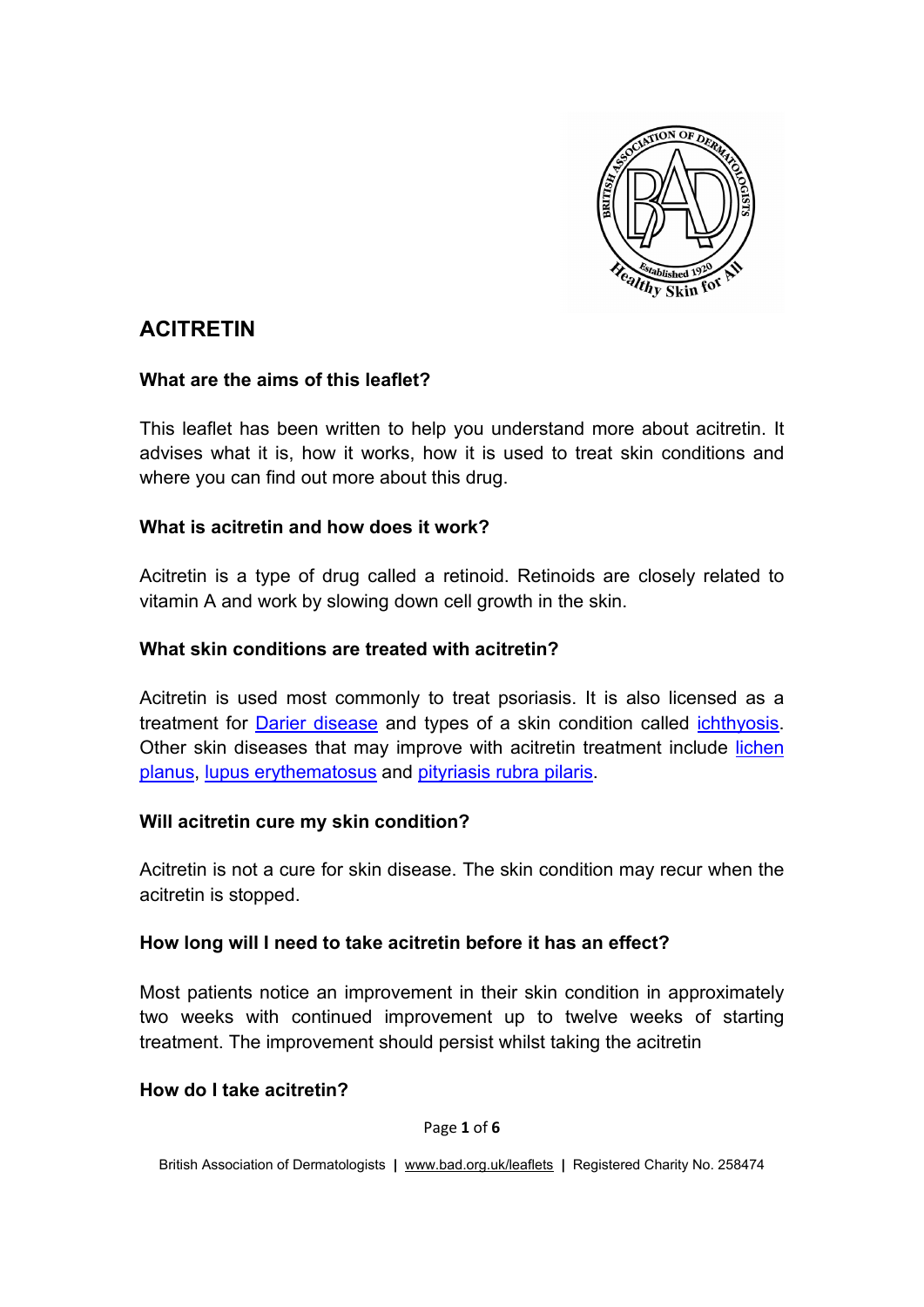Acitretin is usually taken once a day after a meal. Absorption is reduced if the drug is taken on an empty stomach and the drug will be less effective.

## **What dose should I take?**

The standard dose depends on your body weight and your skin condition. The usual dose for psoriasis is 0.5-1 mg/kg/day. The maximum recommended dose is 75 mg a day. Lower doses may be used for other skin conditions and if the side effects are troublesome.

The medication is available as 10 mg and 25 mg capsules which cannot be split so your actual dose may need to be rounded up or down.

#### **Is acitretin a suitable treatment for all patients?**

Acitretin, like other oral retinoid drugs is teratogenic. This means that it can cause serious damage to an unborn baby and cause birth deformities. The drug remains in the body for a long time after stopping treatment. Women who have taken acitretin need to wait **at least 3 years** before trying to get pregnant. For this reason acitretin is rarely given to women of childbearing age.

There is no known increased risk of birth deformity in the children of men who take acitretin because sperm is not affected by acitretin.

People who take acitretin must not donate blood for at least 3 years after stopping treatment. This is in case the donated blood is given to a pregnant woman thereby potentially causing damage to her developing baby.

Acitretin can worsen diabetes, raise blood lipids (cholesterol, triglyceride) and cause liver inflammation. You should advise your doctor before treatment If you have had any of these problems.

## **What are the possible side effects of acitretin?**

All medicines can cause side effects, and these can vary from person to person. Detailed information about side effects is found in the package insert leaflet. Please read this carefully before starting treatment.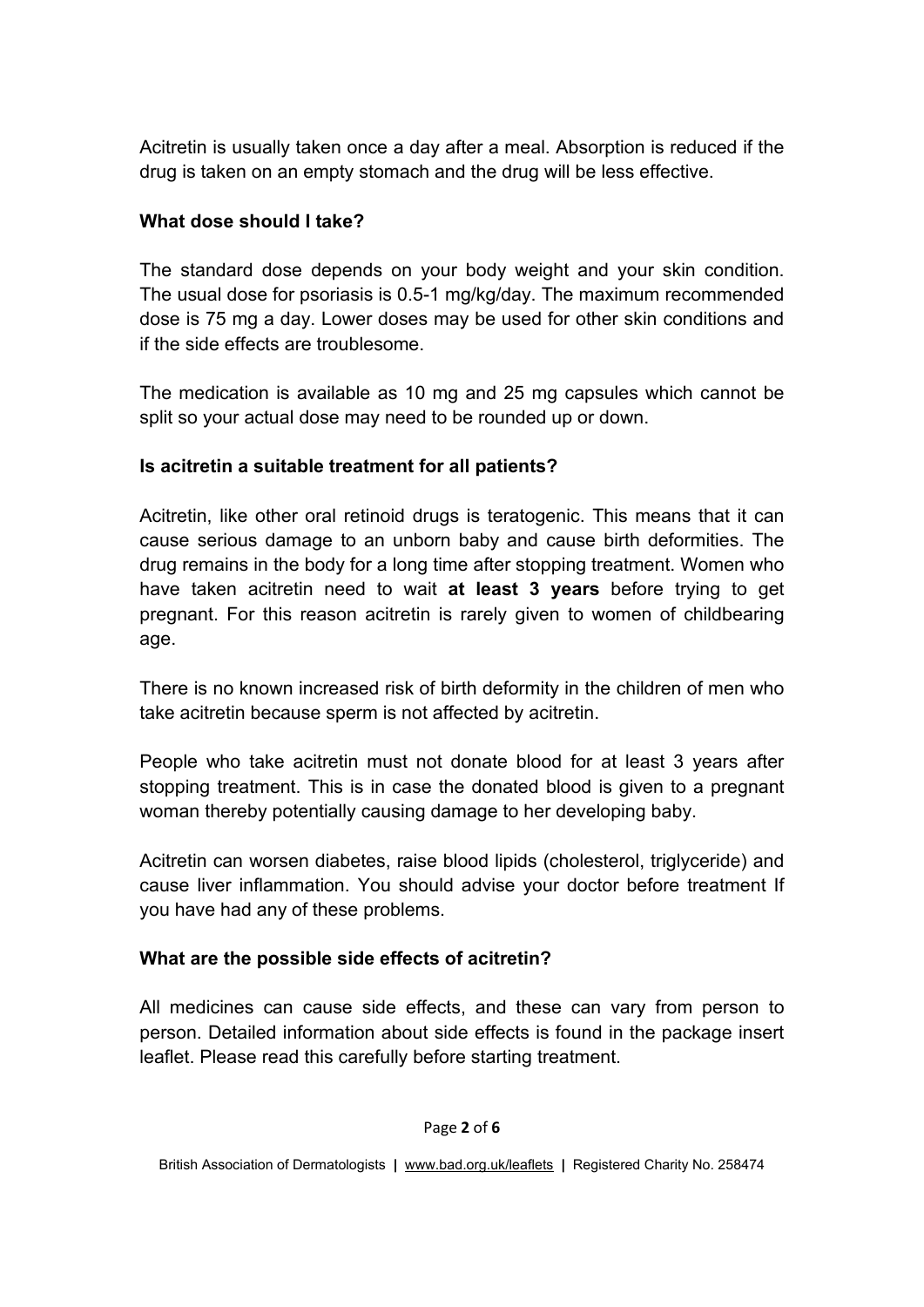**Frequent side effects** include dry skin, soreness and peeling of the lips with cracking, soreness and bleeding of the inner nose, dry eyes, fragile skin and minor skin infections. Dry skin and lips can be managed with moisturisers and lip balms. An antibiotic ointment may be needed for soreness of the nose. Dry eyes can be managed with artificial tears. Acitretin can increase the tendency for sunburn. -People with less deeply pigmented skin need to take extra care in the sun including using sunscreens. Mild headaches are common at the start of treatment.

**Rarer side effects** include raised pressure around the brain which can lead to headaches, nausea and visual disturbance. Liver inflammation is usually mild and reversible on stopping treatment and is detected by blood liver tests.

Other side effects include hair loss and hair thinning, which are reversible on stopping treatment, reduced night vision, gastrointestinal upset with nausea and abdominal pain, and aching muscles after exercise.

Other retinoid drugs, especially isotretinoin, have been linked to depression and mood change but it is unclear whether acitretin causes this problem.

Long-term treatment with acitretin can cause calcium deposits around the bones, which can lead to pain and stiffness. This can be investigated with Xrays.

## **How will I be monitored for the side effects of acitretin?**

Before treatment is started, blood tests are performed to check that your liver and kidneys are working normally and that your blood lipids are not raised. The blood test needs to be performed after an overnight fast because food and drinks may increase the blood lipids. These blood tests are usually checked every 3 months during treatment. It is important that you attend regularly as these tests help your doctor decide that the medication can be safely continued.

Children who take acitretin should have their growth carefully monitored.

Advice your doctor or nurse about any new symptoms or problems with your general health during acitretin as these may need further investigation.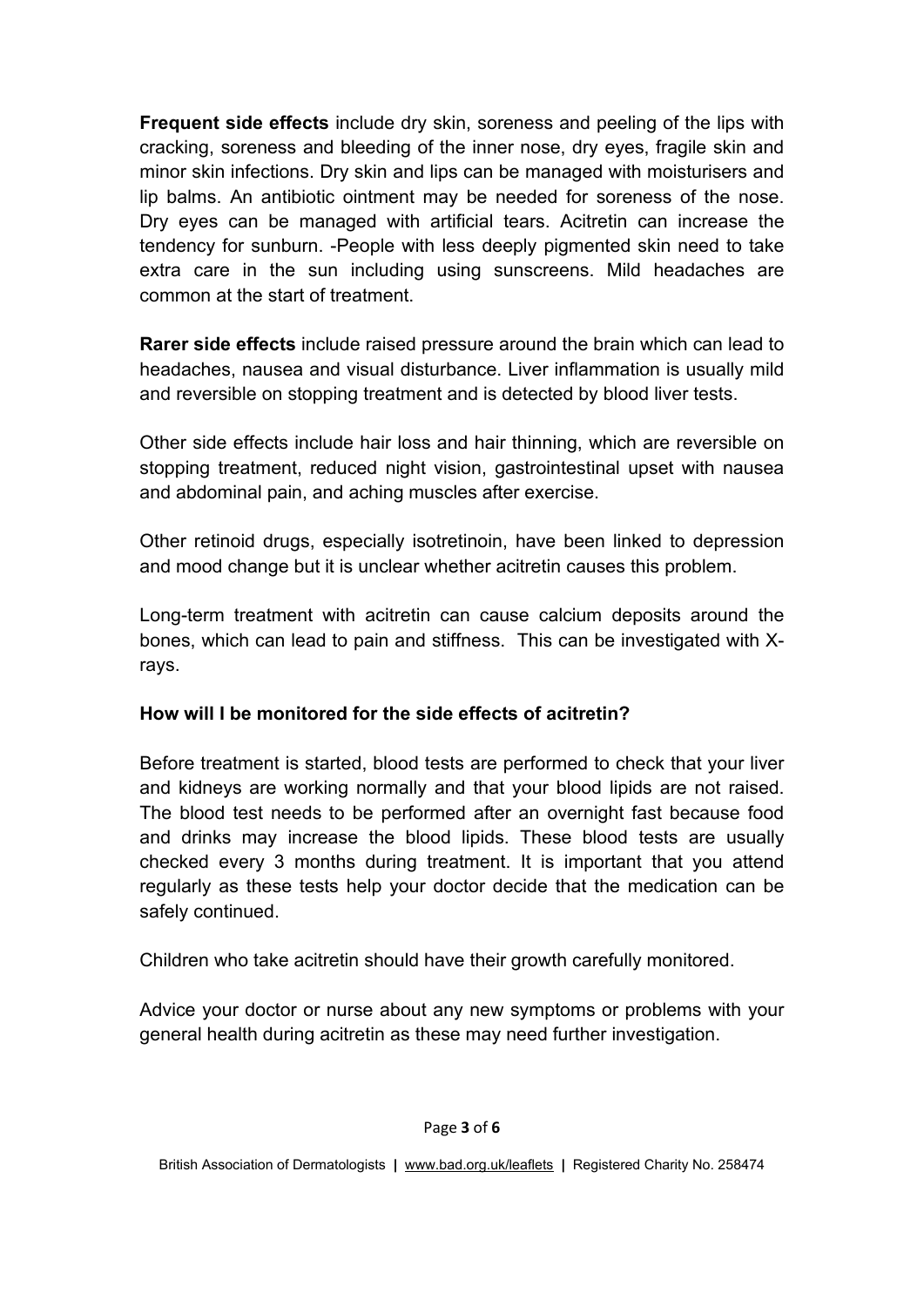# **The BAD Biologic Interventions Register (BADBIR)**

If you have been prescribed acitretin for treatment of your psoriasis, you may be asked to take part in the national biologics register. This register is to compare the safety of different treatments for psoriasis and to see how well they work. It was set up to monitor some new treatments for psoriasis called biological treatments. The register will give doctors information on how best to use the treatments available for moderate to severe psoriasis. No information will be passed to the register without your informed consent.

# **Can I have immunisations (vaccinations) while taking acitretin?**

Yes. There are no reasons why vaccinations cannot be given.

# **Does acitretin affect pregnancy?**

Acitretin may cause serious deformity and harm to an unborn child therefore it must never be taken during pregnancy. Furthermore, women should avoid pregnancy for at least three years after stopping acitretin. Alcohol prolongs the time that acitretin is stored in the body and women must not consume *any* alcohol (in food, drink or medicines) during treatment with acitretin and for 2 months after stopping acitretin. This very strict advice regarding alcohol consumption in women taking acitretin is due to the risk to a future pregnancy and to minimise this risk.

## **Can I drink alcohol if I take acitretin?**

Women of child-bearing age should not consume any alcohol including in drinks, foods or medicines (see section directly above). Manufacturers of acitretin advise that alcohol consumption should be avoided because the risk of side effects is increased; alcohol increases the risk of liver inflammation and raised blood fats. If you choose to drink alcohol you should keep within the government guidelines for alcohol consumption.

## **Can I take other medicines if I take acitretin?**

Most drugs can be taken safely with acitretin, but some can interact so always tell your doctor and pharmacist before taking any new prescription or overthe-counter medication.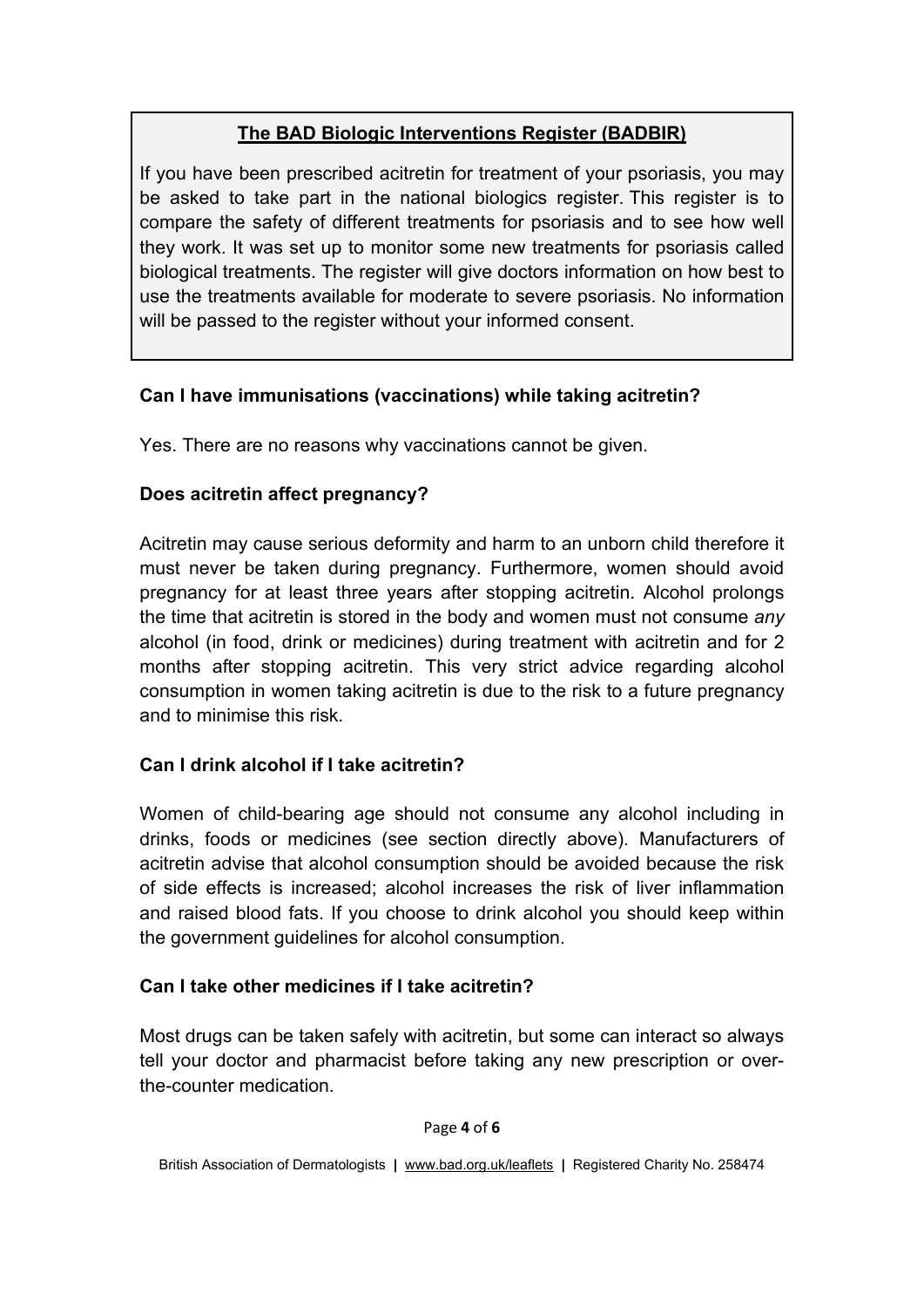Drugs that may interact with acitretin include:

- vitamin A supplements should not be taken
- tetracycline antibiotics
- methotrexate
- anticonvulsant medication

The effectiveness of the combined oral contraceptive pill is not affected by acitretin, but it is possible that the progesterone only / mini-pill is less effective.

## **Can I sunbathe?**

Acitretin can increase the tendency to sunburn. People with less deeply pigmented skin need to take extra precautions in sunny weather and wear protective clothing and sunscreens.

Acitretin is sometimes given to increase the effectiveness of ultraviolet therapy (UVB or PUVA).

## **Where can I find out more about acitretin?**

If you would like any further information about acitretin, or if you have any concerns about your treatment, you should discuss this with your doctor or pharmacist. This information sheet does not list all the side effects this drug can cause. For full details, please see the drug information leaflet that comes with your medicine. Your doctor will assess your medical circumstances and draw your attention to side effects that may be relevant in your particular case.

*Links to other Internet sites:*

[www.dermnetnz.org/treatments/acitretin.html](http://www.dermnetnz.org/treatments/acitretin.html)

For details of source materials used please contact the Clinical Standards Unit [\(clinicalstandards@bad.org.uk\)](mailto:clinicalstandards@bad.org.uk).

**This leaflet aims to provide accurate information about the subject and is a consensus of the views held by representatives of the British Association of Dermatologists: individual patient circumstances may** 

Page **5** of **6**